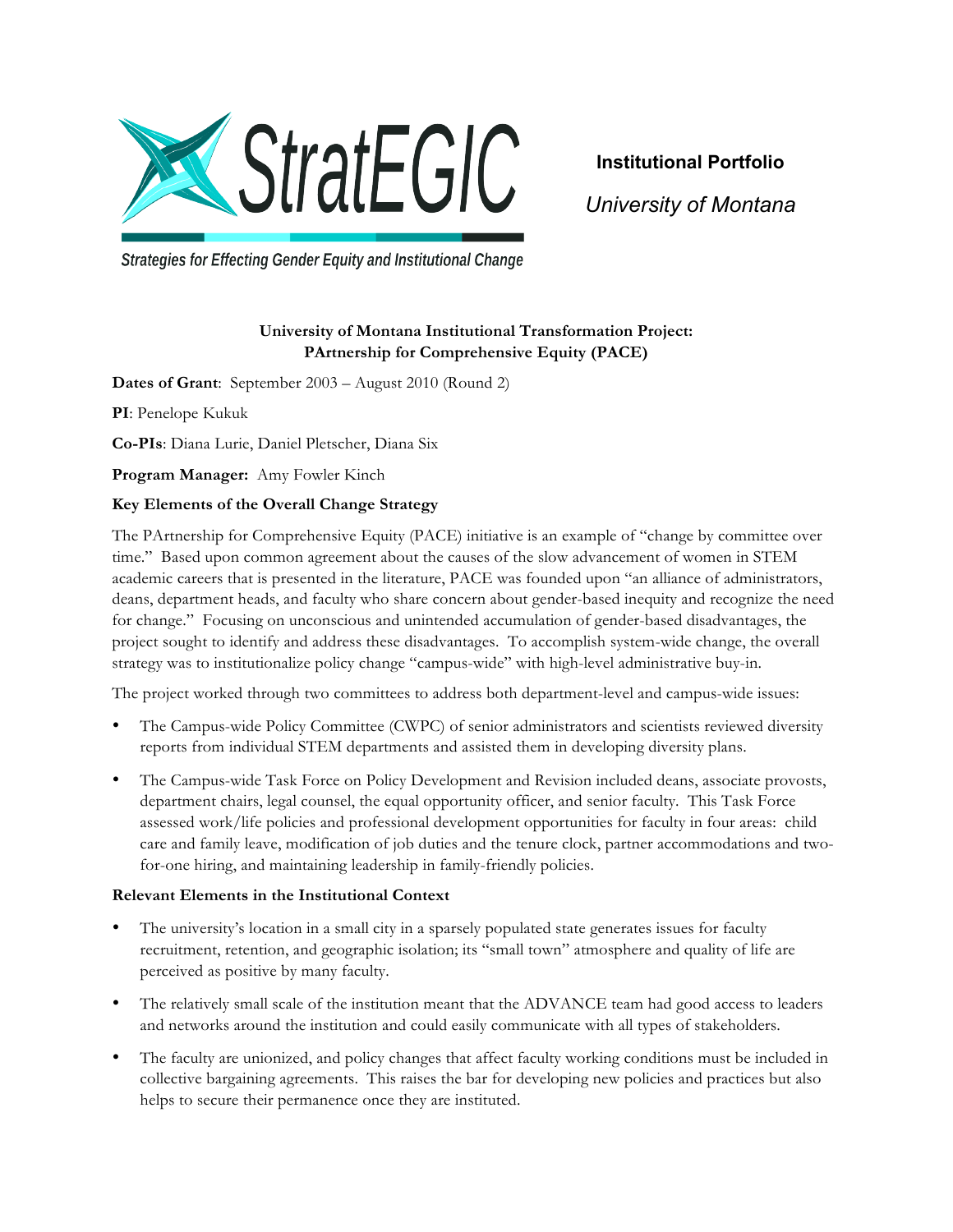- The university serves as a hub for American Indian women scientists and a link to the state's seven tribal colleges.
- Carnegie classification: Public RU/H, Doc/Prof: doctoral, professional dominant.

#### **Scope of the ADVANCE Initiative**

PACE's recruitment, retention, and outreach components focused on participating departments in STEM and NSF-funded social and behavioral sciences, but policy efforts were intended to benefit faculty men and women university-wide.

#### **Project Elements**

## *Recruitment*

- Each science department undertook a self-evaluation with the assistance of PACE staff. This evaluation provided detailed input to the development of departmental diversity enhancement plans.
- A department-based mentoring program was formalized, and an Outstanding Mentor Award was established to recognize senior faculty for their mentoring work.
- Educational resources were provided to search committees to aid in developing diverse and well-qualified pools of job applicants. Brochures and presentations promoting diversity in recruitment and hiring were shared widely.
- For faculty candidates, the project website gathered information on university and community resources, and PACE personnel met with potential candidates to provide resources and answer questions confidentially, independent of the formal hiring process.
- PACE funds were targeted to support three new tenure-track positions targeted at STEM women.

## *Retention*

- The Task Force assessed work/life policies and professional development opportunities for faculty, including on-site child care options, parental leave, partner employment opportunities, and tenure clock adjustment. They reviewed research and campus data on faculty needs and concerns, examined policy at similar institutions, and made a series of policy recommendations to the university president.
- The Visiting Scholar/Mentor program supported pre-tenure women STEM faculty to interact with an external scholar in order to reduce isolation and build off-campus research collaborations.
- Writing retreats for women scientists were intended to support professional productivity and serve as a form of group mentoring.
- Periodic *Women in Science* gatherings highlighted a researcher's work and provided opportunities for networking between departments.

## *Outreach*

- PACE helped to create an on-campus office focused on educational opportunities for native scientists, Research Opportunities in Science for Native Americans (ROSNA).
- PACE also helped to establish a national network to offer support and collaborations to native women scientists, the Indigenous Women in Science Network (IWSN). One goal of the IWSN was to promote the integration of cultural values with science.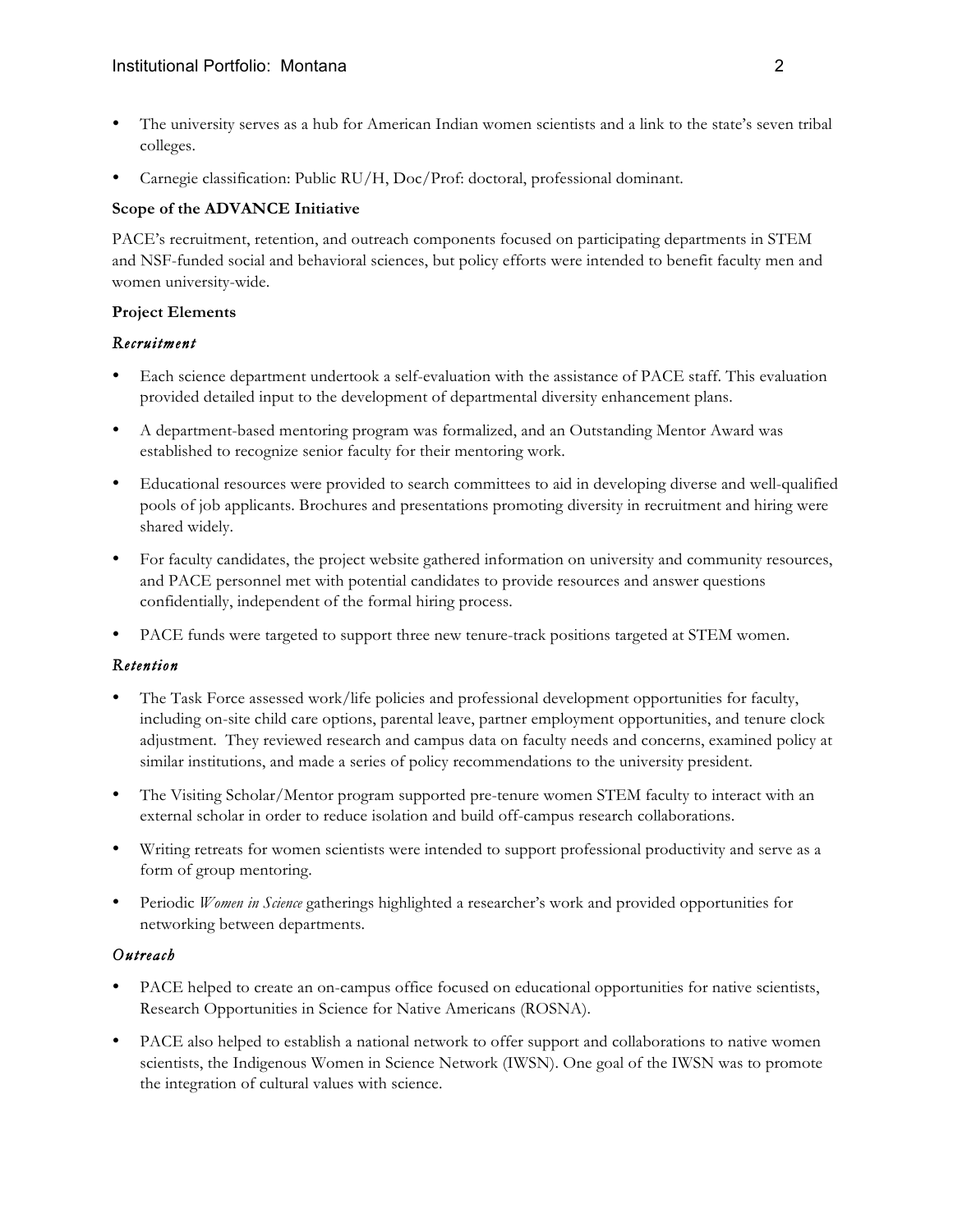#### **Outcomes**

- PACE funds were leveraged to hire six new tenure-track women, including two women of color beyond the three positions targeted in the proposal. Four more women and a man of color were hired through the "2 for 1" hiring policy. These efforts increased diversity in many STEM departments, reduced the number of units with zero or "solo" women, and yielded an overall increase from 17% to 26% of tenure-track STEM women (at all ranks) during the grant period.
- Recruitment and hiring 'best practices' that were part of the PACE training for search committees and department chairs were incorporated into trainings offered by the Human Resources office.
- Deans were given sign-off authority on short lists for campus interviews and held accountable for the diversity of hiring pools.
- New policies for work/life flexibility included
	- o tenure clock extension and temporary reduction of job duties for family reasons,
	- o spouse/partner accommodation policy to alert faculty candidates to partner employment opportunities, and
	- o modified duties policy to cover a variety of life events. These policies are standardized across units, open to all tenure-track faculty, and included in the faculty collective bargaining agreement. Program leaders report these features make the policy "warmly received."
- Nearly all STEM departments completed diversity plans; these were perceived to bring awareness of demographic data and climate issues to departments and raise their interest and accountability for diversity in hiring and retention. Best practices from across the plans were shared with chairs. However, these were not felt to have a long-term effect, given turnover of department chairs and lack of institutional mechanisms to hold units accountable for their diversity plans.
- Data from PACE research and evaluation studies were used to prepare a Retention Guidebook for department chairs and faculty, which remains available through the Faculty Development Office.
- Substantial progress was made in establishing on-campus child care for faculty and staff, under the umbrella of an existing child care program run by the student association. The center was later institutionalized and is reported to be thriving. PACE staff also helped to implement a new state policy requiring provision of facilities for breastfeeding infants.
- Many PACE activities and policies were institutionalized through a new Faculty Development Office directed by the former PACE program manager. This office coordinates and provides resources for faculty to grow personally and professionally; it also supports department chairs. Its inclusion in the faculty collective bargaining agreement helps to secure the future of this office.

## **Research Team Observations**

- The PACE team consistently used information gathered through research, such as interviews, climate surveys, department hiring data, and data from comparable institutions, to enrich policy discussions and to inform the design of their recruitment and retention initiatives.
- Due to the focus on policy development, evidence of substantial impact was slow to emerge. However, high-level buy-in and administrative support, including the appointment of the PI as Special Assistant to the Provost for Comprehensive Equity, enabled substantial institutionalization in the long run.